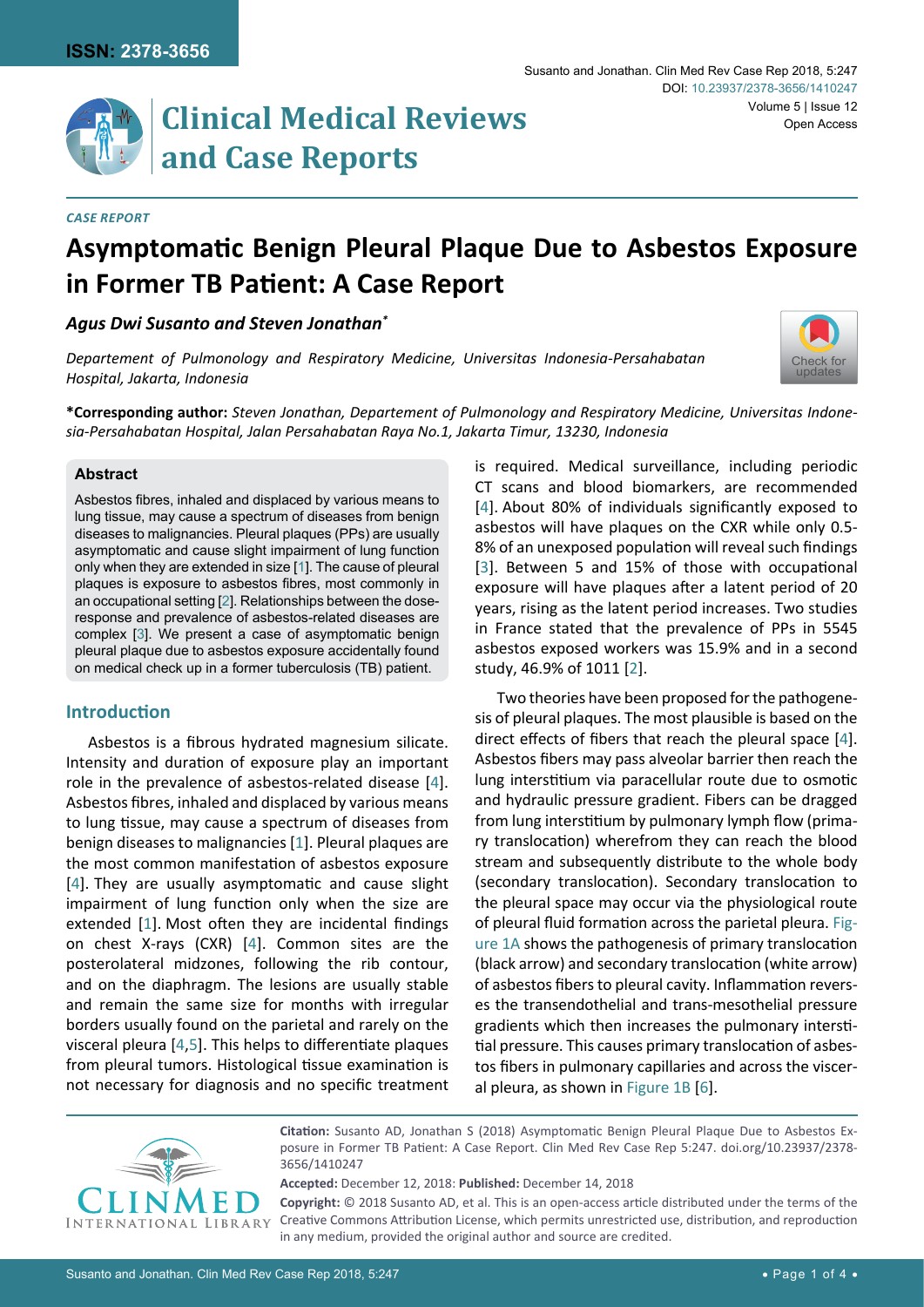<span id="page-1-0"></span>

**Figure 1:** Pathogenesis of asbestos fibers' primary and secondary translocation to pleural cavity.

<span id="page-1-1"></span>

Figure 2: Axial view of thoracal CT in lung and mediastinal windows: right pleural plaque following the rib contour.

# **Case Report**

A 49-year-old male was referred to our clinic in Persahabatan Hospital because abnormality of his CXR since year 2000. He had neither respiratory symptoms (cough, dyspnea, chest pain and hemoptysis) nor constitutional symptoms (fever, night sweat and weight loss). His CXR was stated abnormal since he was diagnosed having pulmonary TB in 2000. The abnormality was persistent, neither getting worse nor getting better. This abnormal CXR was considered problematic in every medical check up held by the company he worked for.

The patient had a history of pulmonary TB in 17 years prior admission. He completed the first category of antituberculosis drugs for 6 month from other hospital and was stated as cured. The patient was also diabetic and had routine insulin injection intramuscularly since 17 years ago. In the last twenty five years, he had been working in many building development projects. The working activity was vary, from indoor office activity in a semi-permanent building (with a roof made from asbestos) to outdoor monitoring activity. He worked from 8 a.m to 7 p.m and rarely used the respiratory protection devices.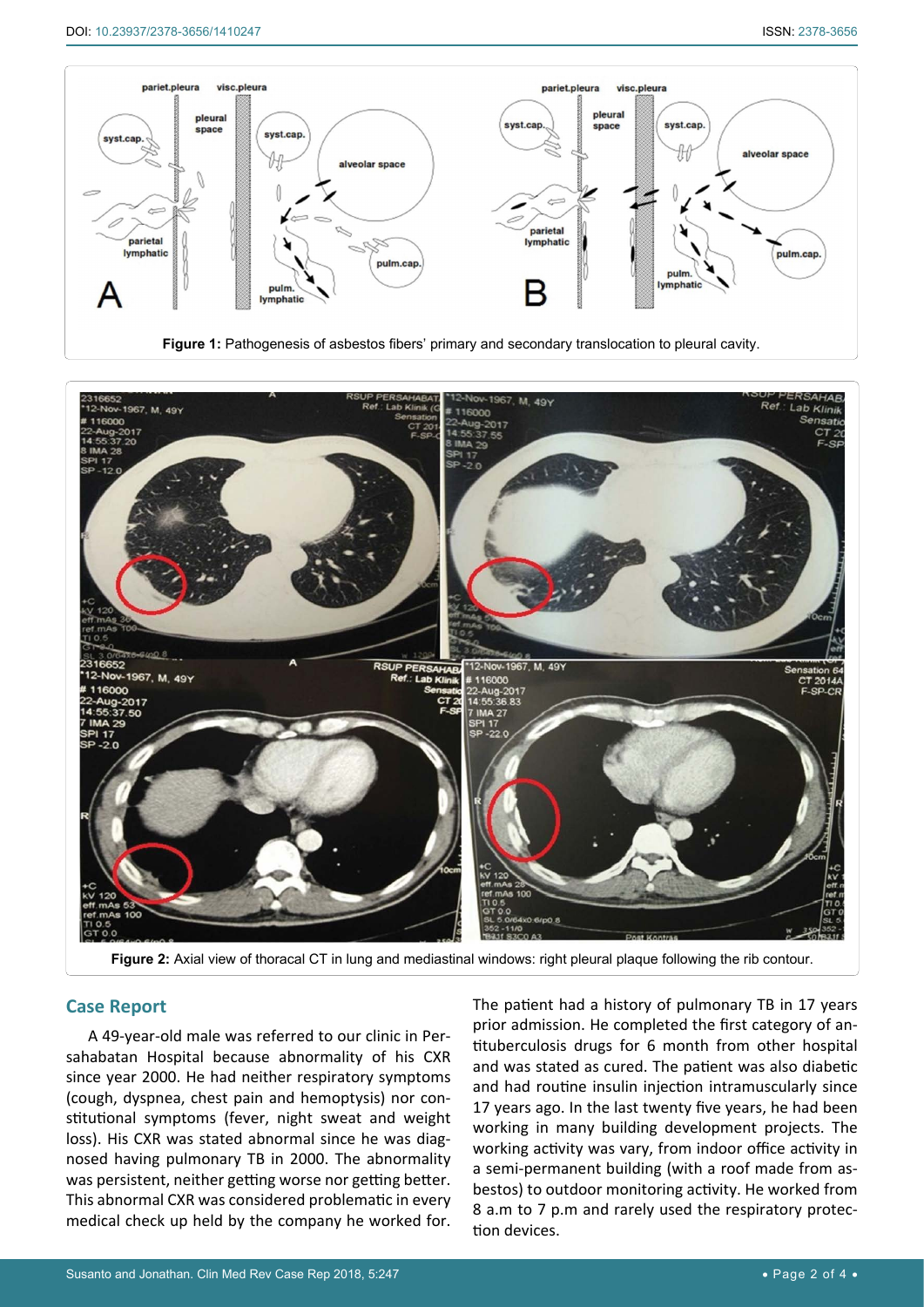<span id="page-2-2"></span>

This patient had no smoking history. He stated that his house had a ceiling made from asbestos. The physical examination showed a good general condition with normal vital signs (respiratory rate of 16/min and peripheral oxygen saturation of 98% in room air). On pulmonary examination we did not find any abnormalities. We could not afford to get the previous CXRs so we did thoracal CT scan ([Figure 2](#page-1-1) and [Figure](#page-2-2)  [3](#page-2-2)). The CT scan showed right pleural thickening. We diagnosed the patient as Benign right pleural plaque ec asbestos exposure with former TB. Since the patient was asymptomatic, we did not manage the patient with any medical treatment. We advised the patient to have a routine medical check-up, especially thoracal CT scan, yearly or whenever he is symptomatic. The patient is still healthy and routinely undergoes medical check-up.

# **Discussion**

Pleural plaques are usually asymptomatic [\[4\]](#page-3-1). Our patient had neither respiratory nor constitutional symptoms. Pleural plaques are often incidental findings in CXR. The lesions are usually stable and remain the same size for months [\[4](#page-3-1)]. The CXR of our patient could not be obtained but the radiographic abnormality had remained unchanged for 17 years. They may follow the rib contour in radiographic examination [\[5\]](#page-3-3). Pleural plaque following the rib contour in our patient is shown in [Figure 2](#page-1-1). A study from Mazzei, et al. found that lower half chest wall with dorsal predominance was more commonly involved than the upper one [[1](#page-2-0)]. Kim, et al. also stated the same thing in their study which compared the occupational and environmental asbestos exposure [[7](#page-3-8)]. The thoracal CT of our patient showed that the PPs was found in dorsal-lower half of the chest wall, shown in [Figure 3](#page-2-2).

The prevalence of PPs is most strongly related to the length of time since first exposure and when detected there is usually a latent period of 20-40 years. Prevalence is also statistically related to the duration of exposure, the level of exposure and the cumulative exposure [[2](#page-2-1)].

Our patient had been working for 25 years in bulding development projects, 11 hours per day, which gave high duration and cumulative exposure. A systematic review from Kerper, et al. stated that most reviewed studies did not report any statistically significant differences in any spirometry parameters between populations with and without pleural plaques [[8](#page-3-4)]. Our patient did not undergo spirometry examination because he was asymptomatic, even if we did the spirometry, the result would not differ from normal patient.

The patient had a history of pulmonary TB in 2000. A study on the relationship between asbestosis and pulmonary TB determined that there was no statistically significant difference in the incidence of tuberculosis in patients with asbestosis and healthy people. A historical cohort study looked at the prevalence of pulmonary TB in workers with asbestosis in Hong Kong and found the prevalence of PTB infection was high in these subjects [[9](#page-3-5)]. Old tuberculosis infection often causes calcified or non-calcified visceral pleural thickening near the lung apices [[10](#page-3-6)]. Calcified pleura are also seen as a result of prior infection (either pyogenic, tuberculous or fungal) although usually unilateral, more extensive and in continuity [[11](#page-3-7)]. The pleural plaque in our patient occurred before the pulmonary TB. The CXR in 2000 when the patient was diagnosed as TB had already shown the pleural plaque (prior to TB). The plaque in our patient was also located in the lower half of right hemithorax in dorsal area while pleural calcification of TB occurs in the apices, so the plaque was not due to TB. Based on our findings, the pleural plaque in our patient was caused by the occupational asbestos exposure.

## **References**

- <span id="page-2-0"></span>1. [Mazzei MA, Contorni F, Gentili F, Guerrini S, Mazzei FG, et](https://www.hindawi.com/journals/bmri/2017/6797826/) [al. \(2017\) Incidental and underreported pleural plaques at](https://www.hindawi.com/journals/bmri/2017/6797826/) [chest CT: Do not miss them-Asbestos exposure still exists.](https://www.hindawi.com/journals/bmri/2017/6797826/) [Biomed Res Int 2017: 1-8.](https://www.hindawi.com/journals/bmri/2017/6797826/)
- <span id="page-2-1"></span>2. [British Thoracic Society \(2011\) Pleural plaques: Information](https://www.brit-thoracic.org.uk/document-library/clinical-information/mesothelioma/pleural-plaques-information-for-health-care-professionals/) [for health care professionals. Department of Health,](https://www.brit-thoracic.org.uk/document-library/clinical-information/mesothelioma/pleural-plaques-information-for-health-care-professionals/) [London, 1-8.](https://www.brit-thoracic.org.uk/document-library/clinical-information/mesothelioma/pleural-plaques-information-for-health-care-professionals/)